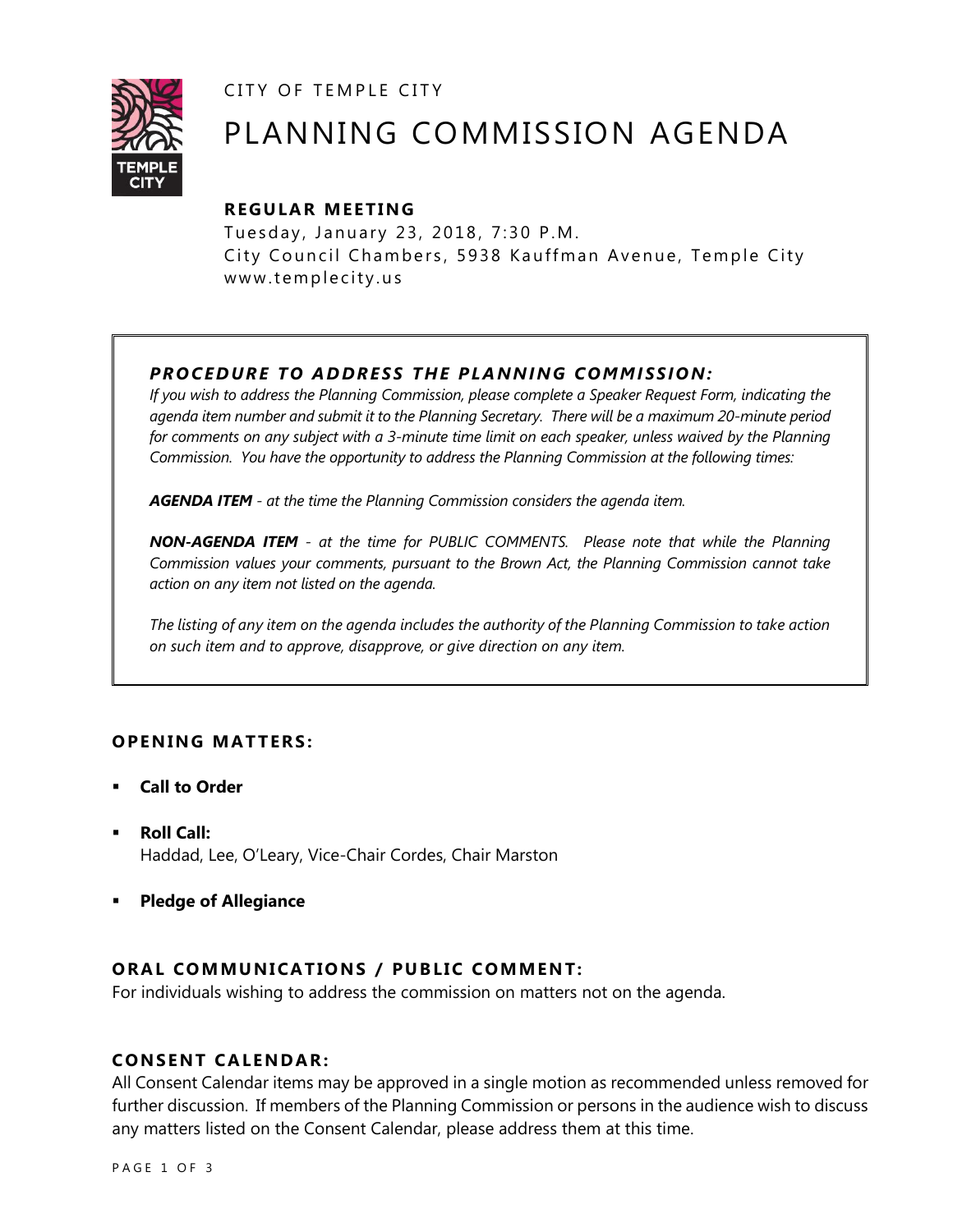$1.$ Planning Commission Meeting of November 28, 2017.

#### **PUBLIC HEARING ITEMS:**

- $2.$ PL 17-1057. A request for a conditional use permit for the construction of a freestanding, electronic changeable copy sign.
	- Address: 4509 Temple City Boulevard
	- Recommendation: That the Planning Commission adopt the Resolution finding that the project is exempt from environmental review in accordance with Section 15303 (New Construction or Conversion of Small Structures) of the CEQA Guidelines.
	- Project Planner: Hesty Liu hliu@templecity.us

#### **DISCUSSION ITEMS:**

- Zoning Code Update, Strategy and Schedule
- Short Term Rental Ordinance

#### **FUTURE AGENDA ITEMS AND REPORTS:**

 $\overline{3}$ . **Planning Manager's Report** 

Update on current projects and future agenda items.

#### $\mathbf{4}$ **Comments from Commissioners**